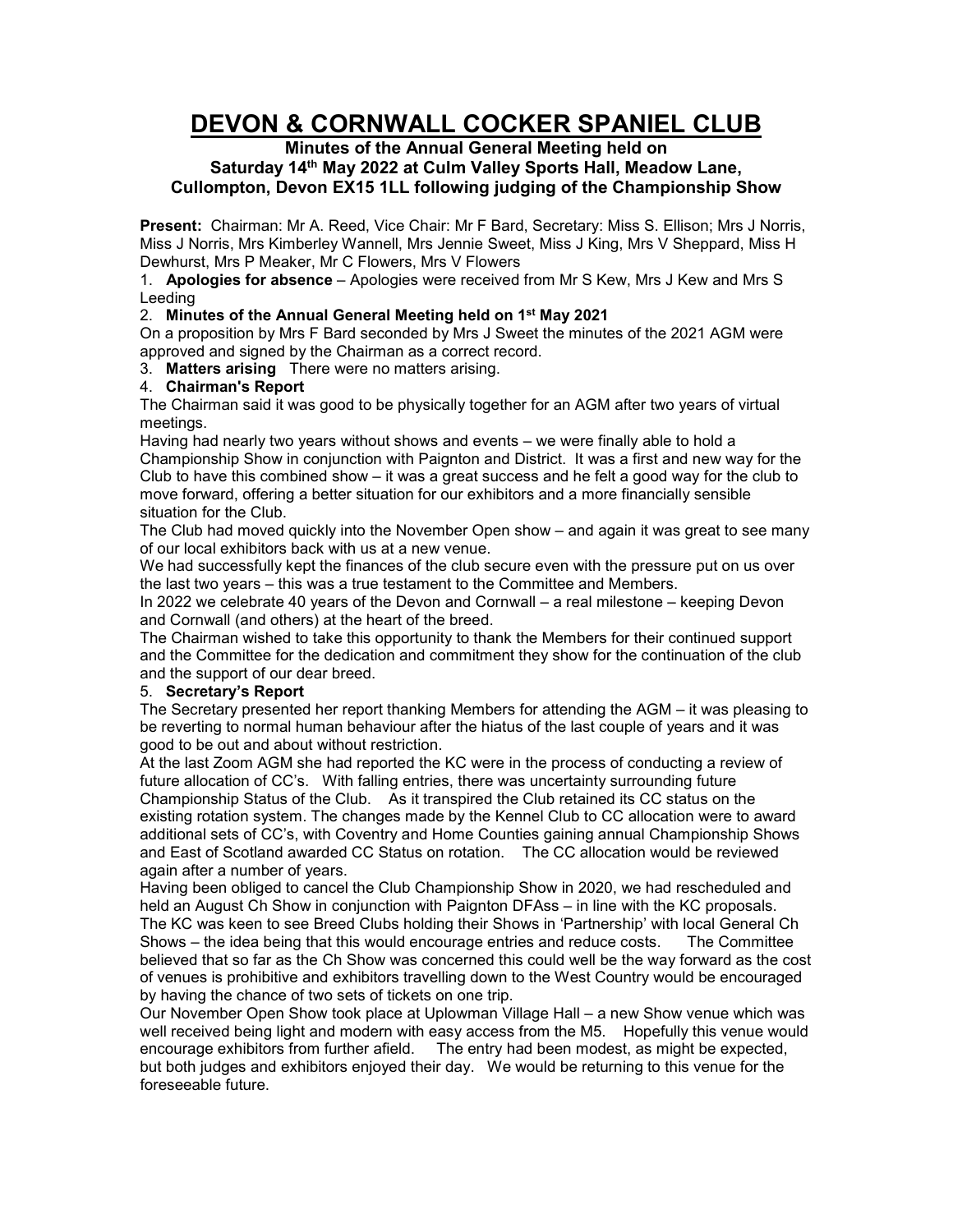On 1st May 2022 the Club combined with West of England and South Wales & Mon Cocker Spaniel Clubs to hold a Breed Appreciation Day and Multiple Choice exam. Under the Judges Education Programme (JEP) Breed Clubs were required to hold a BAD every two years. With the number of Cocker Breed Clubs it was practical to conduct a joint seminar in order to comply with the KC requirement. On this occasion Devon & Cornwall took the admin' roll and we would expect WofEng or SW&Mon to do so in 2024. On the whole the Seminar was a success with breed specialist Michael Masters presenting the Breed Standard. 27 Candidates had applied with 22 taking the MCE – 14 candidates were successful.

With Judges education to the fore under the KC JEP, the Secretary said she would expect the Club to host other educational events. Members should keep their eyes on the Club Facebook page – which was kept up to date by Fran with interesting 'posts' !

The Club would be Supporting the Cocker Classes at Torquay DCS in November this year and going forward SWGC on an annual basis.

If Members did not already know they would be pleased to learn that Cockers had reverted to Stud Book Band E.

As Members were aware we had a small committee who work hard to keep the Club to the fore in the Breed. We are pleased to see new Members exhibiting and taking part at our shows and events.

The Secretary thanked all Members for their continued support.

### 6. **Treasurer's Report**

The Treasurer presented the audited accounts for the year ended 31<sup>st</sup> December 2021, copies having been circulated. The Balance Sheet reflected a healthy account with surplus for the year of £1,223.69 and cash at Barclays Bank amounting to £4,478.01.

The Accounts were accepted unanimously.

#### 7. **Appointment of Auditor for 2022**

The Treasurer confirmed that the Auditor, Mr J.H. Angus, had agreed to carry out the audit of the accounts for the coming year. The appointment was unanimously approved.

### 8. **Review of Honoraria**

The Honoraria to be paid for the year ended 2021 had been confirmed at £350.00 for the Secretary and £200.00 for the Treasurer. The Secretary and Treasurer were asked to leave the room in order that the meeting discuss the Honoraria to be awarded for the year ended 31.12.2022. After discussion Honoraria were confirmed at £375.00 for the Secretary and £200.00 for the Treasurer. On this occasion the Treasurer declined his Honoraria.

#### **9. Proposed up-dates and amendments to the Constitution** *(in red):*

3. **Membership** The membership shall not be limited by number. Candidates for membership shall be accepted on payment of subscription subject to the approval of the Committee. Members are expected to abide by *such Regulations as may be issued from time to time by* the Kennel Club, *including the KC* Code of Ethics and the Breed Specific Guidelines issued by the Breed Council and supported by this Club.

#### 11. **Meetings**

a) The Annual General Meeting of The Club shall be held before the end of May each year. Twenty eight clear days notice shall be sent and/or displayed in the Our Dogs/Dog World, publication given to members. Items for the agenda must be made available to the Secretary fourteen clear days before the meeting. Copies of the agenda are to be made available on request from the Secretary seven clear days before the meeting. No business shall be transacted at the AGM other than business published in the notice which shall also include the date, time and place of meeting, except matters deemed urgent by the Chairman. Nominations for new Officers and Committee members should be lodged with the Secretary in writing, no later than 14 days prior to the AGM and nominations from the

floor will not be accepted. Ten Members shall form a quorum. 13. **Shows & Matches Events:** The organisation of shows, events and matches with other clubs or societies in the region shall be at the discretion of the Committee and the venue shall remain within the county boundaries of Devon, Cornwall and Somerset. Any Educational event or seminar, required by Kennel Club Regulation and presented jointly with another Breed Club, may take place at a venue and location to be chosen by the 'organizing' Breed Club.